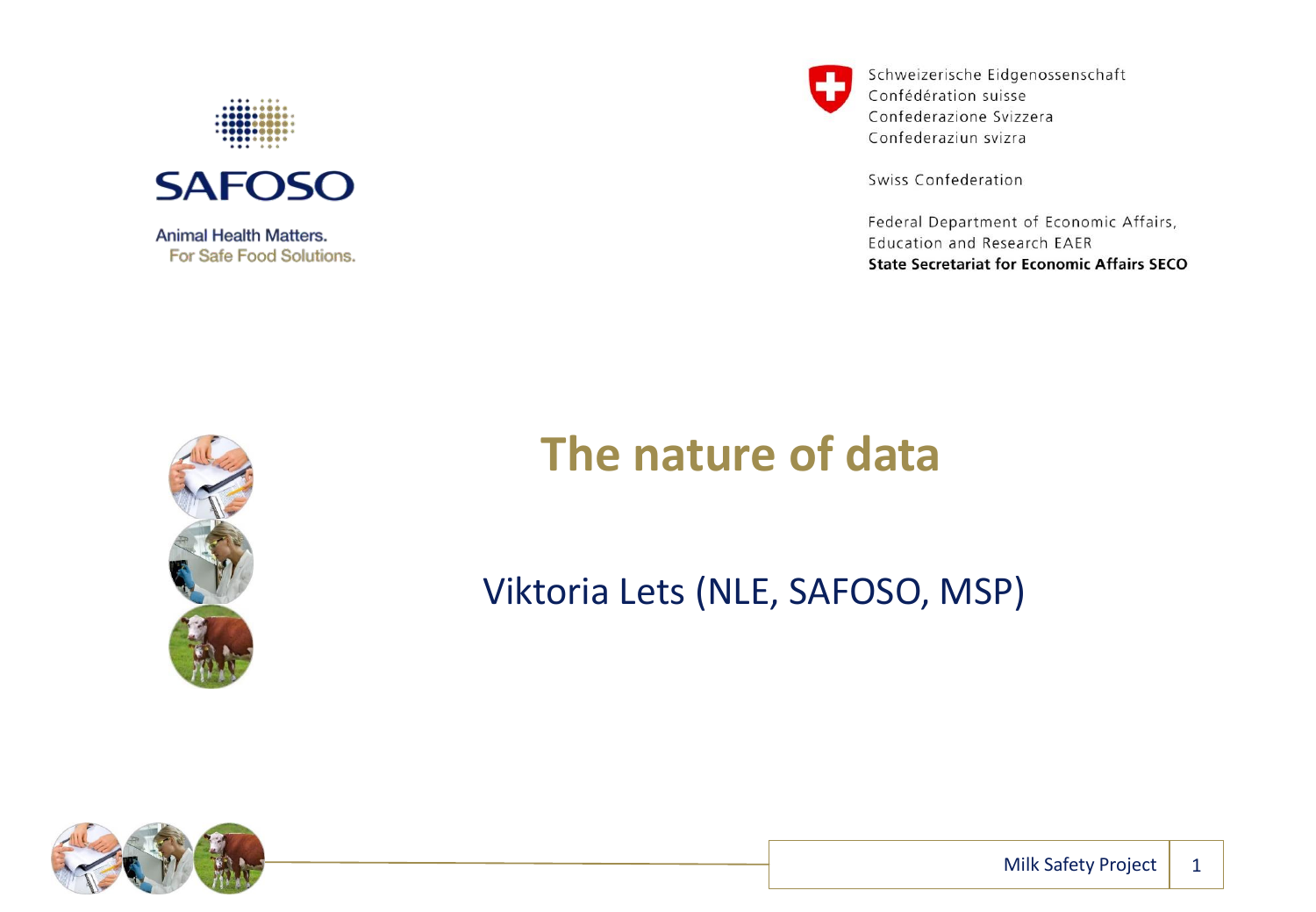

- **routine data collection** which includes:
- laboratory submissions,
- disease surveillance programmes,
- industry- or farm/ bureau based data recording systems and abattoirs.
- **structured data collection** has been found to provide a more effective way for regular monitoring of disease / production.

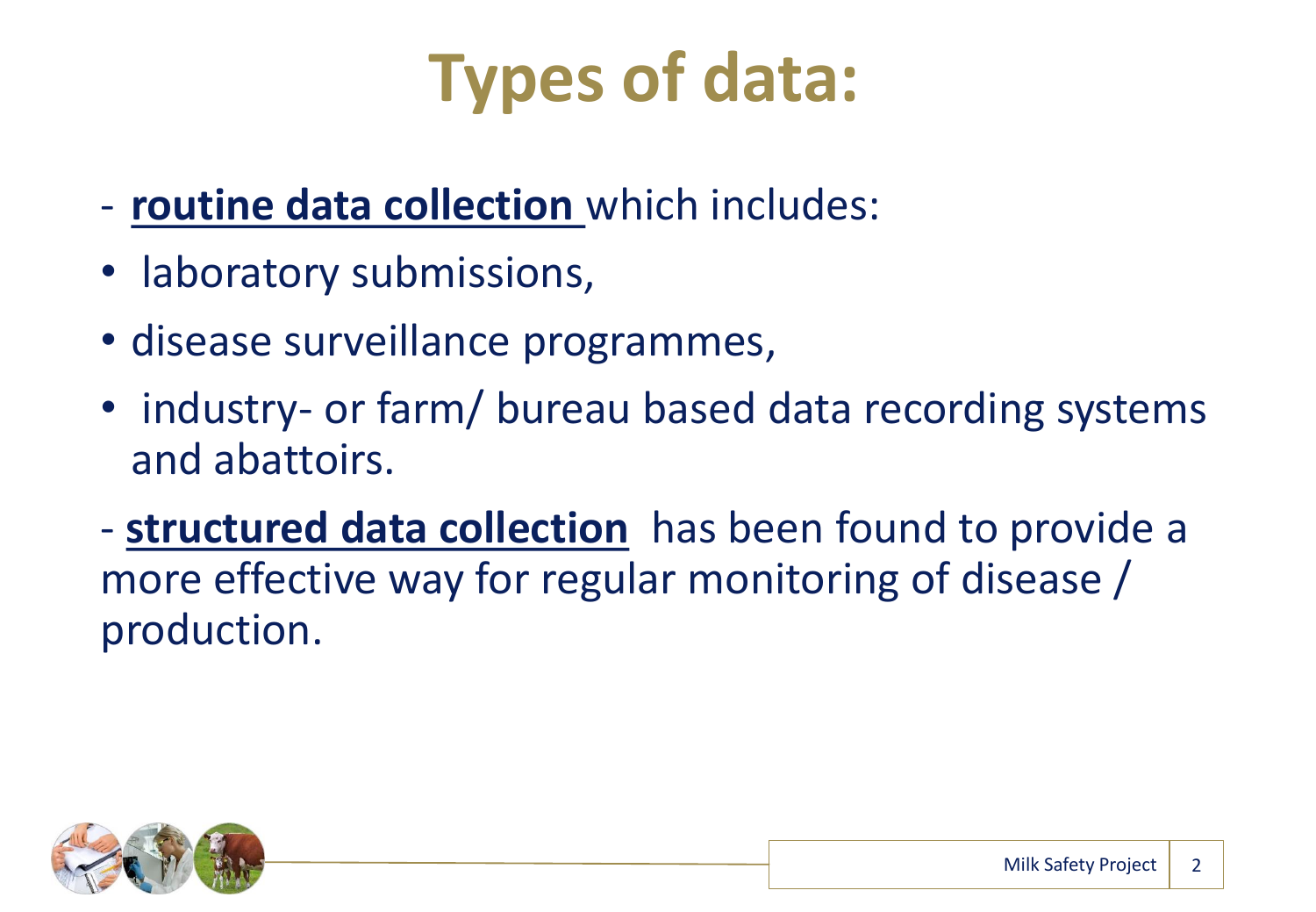# **Types of data on dairy sector:**

- type of dairy husbandry system,
- breed,
- age,
- parity,
- lactation stage,
- udder and milk abnormalities (injuries, blindness, tick infestation and indurations, swelling, milk clots, abnormal secretion),
- results of laboratory analysis,
- etc.

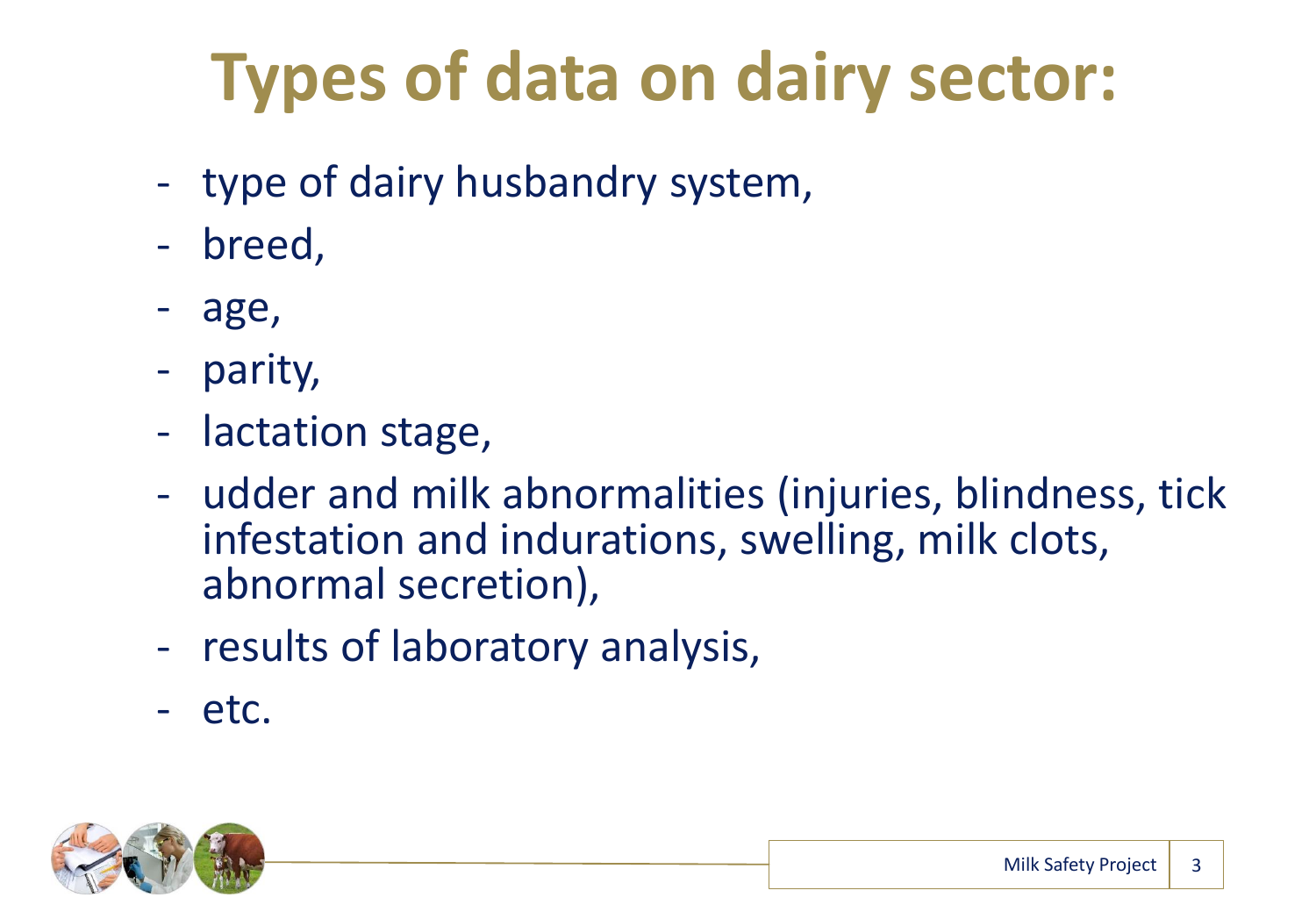## **Organizing Data**

Whether you are conducting routine surveillance, investigating an outbreak, or conducting a study, you must first compile information in an organized manner.

A **variable** can be any characteristic that differs from person to person, such as height, sex, smallpox vaccination status, or physical activity pattern.

The **value** of a variable is the number or descriptor that applies to a particular person, such as female and never vaccinated.

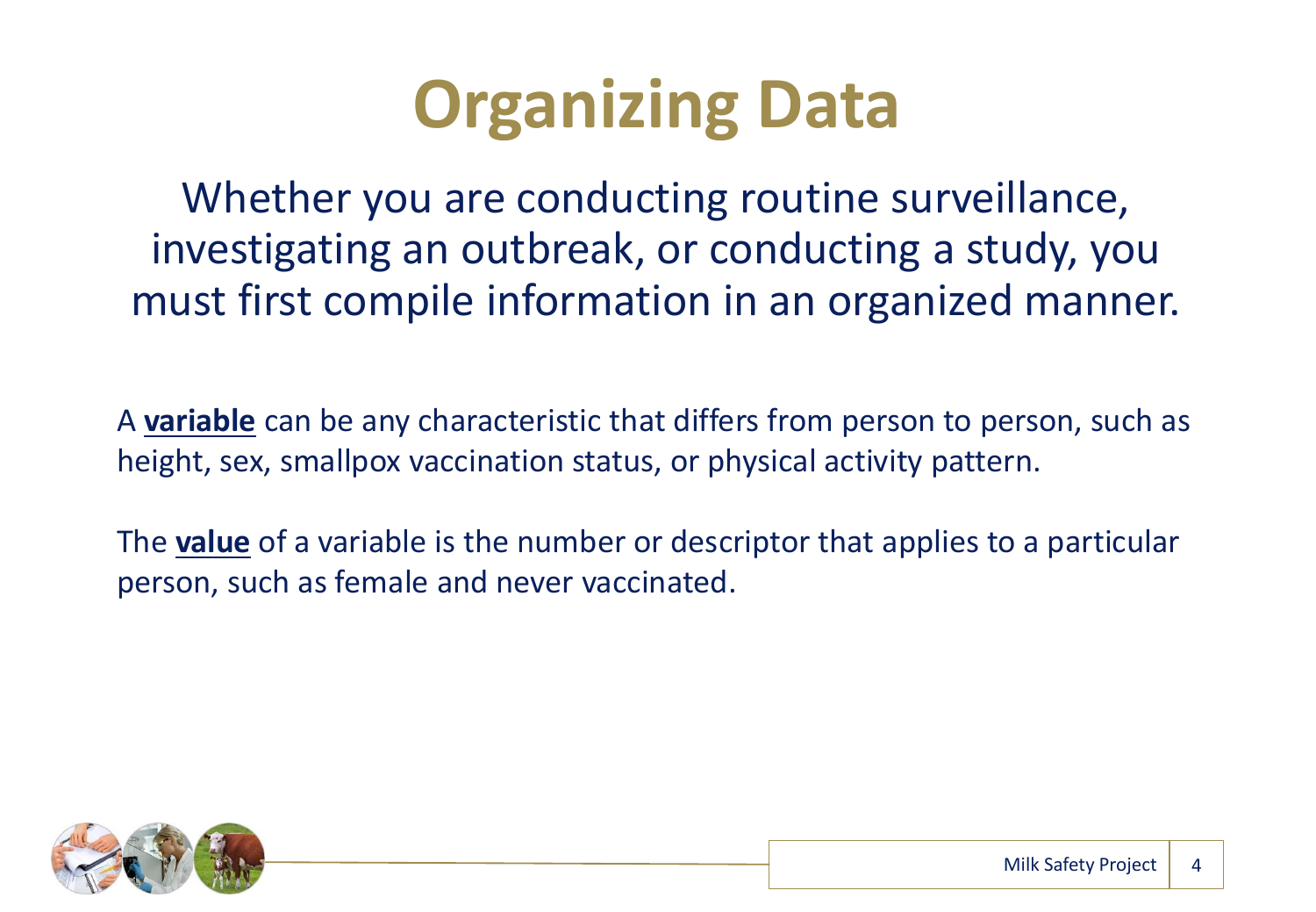## **Types of variables**

Categorical variables are also known as discrete or qualitative variables. Categorical variables can be further categorized as either nominal,ordinal or dichotomous.

Continuous variables are also known as quantitative variables. Continuous variables can be further categorized as either interval or ratio variables.

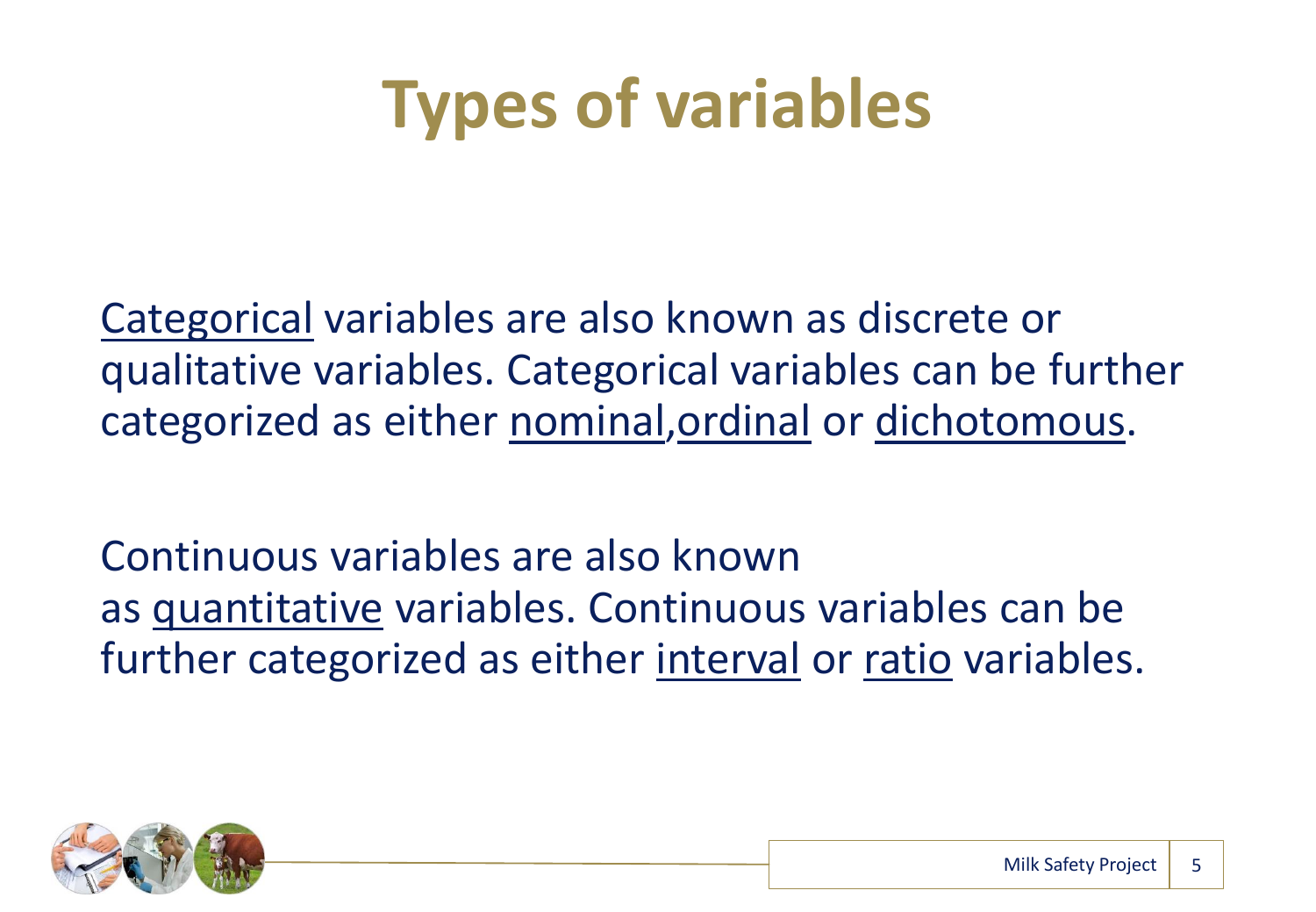## **Categorical Variables**

Categorical variables are also known as discrete or **qualitative** variables:

#### **Nominal** – variables that have two or more categories, but which do not have an intrinsic order.

For example, we could classify types of enterprises into distinct categories such as farm, privet house hold, agriculture enterprises. So "type of enterprises" is a nominal variable with 3 categories called farm, privet house hold, agriculture enterprises.

#### **Ordinal** - variables that have two or more categories just like nominal variables only the categories can also be ordered or ranked.

For example, the age of people – young, adult, old.

#### **Dichotomous** – nominal variables which have only two categories or levels.

For example, if we were looking at sex of animals, we would categorize animal as either "male" or "female". Other example - disease status – "yes or no". This is an example of a dichotomous variable.

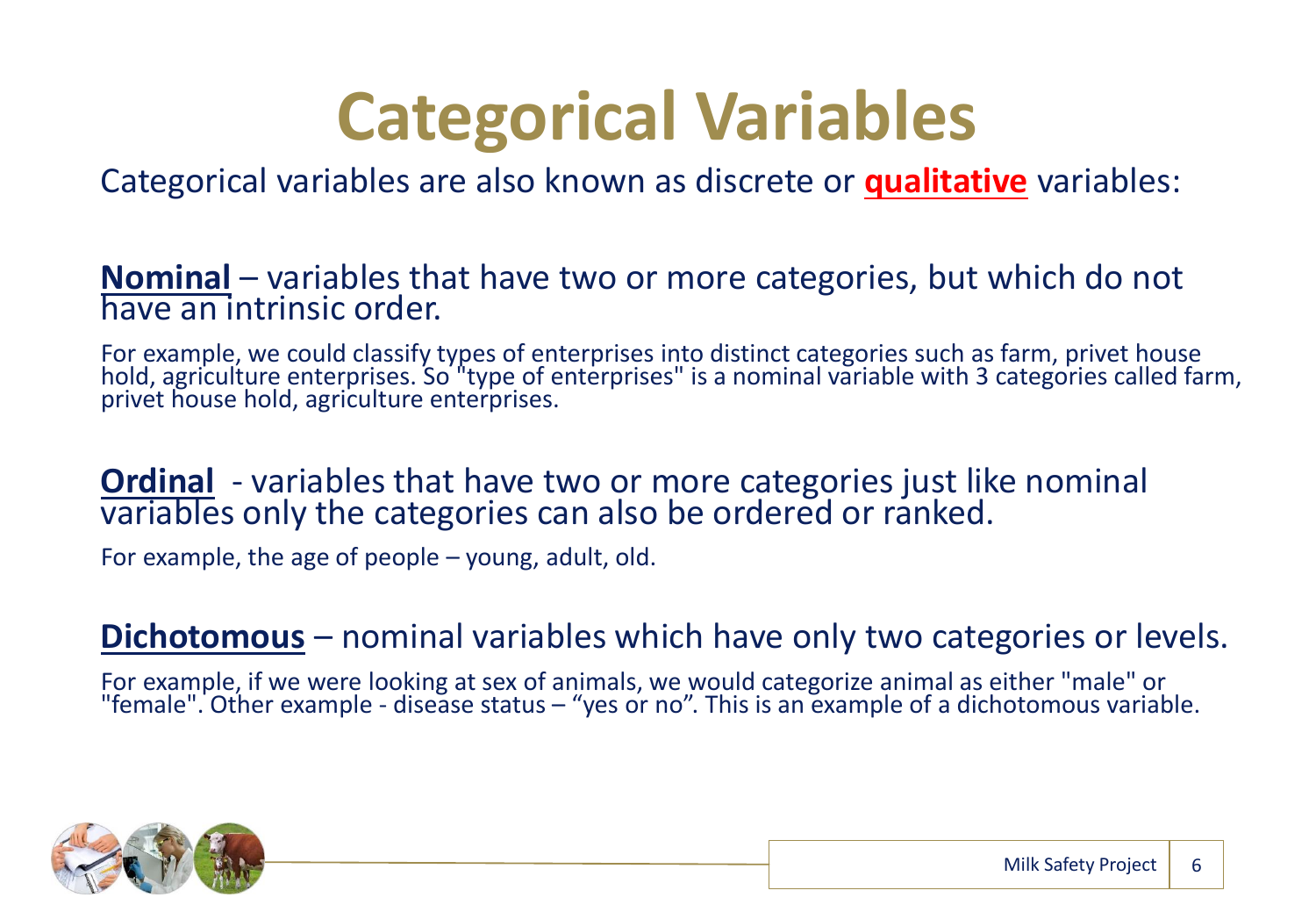## **Continuous Variables**

Continuous variables are also known as **quantitative** variables:

**Interval** variables are variables for which their central characteristic is that they can be measured along a continuum and they have a numerical value (for example, temperature measured in degrees Celsius or Fahrenheit. So the difference between 20C and 30C is the same as 30C to 40C).

**Ratio** variables are interval variables, but with the added condition that 0 (zero) of the measurement indicates that there is none of that variable. Other examples of ratio variables include height, mass, distance and many more. The name "ratio" reflects the fact that you can use the ratio of measurements. So, for example, a distance of ten metres is twice the distance of 5 metres.

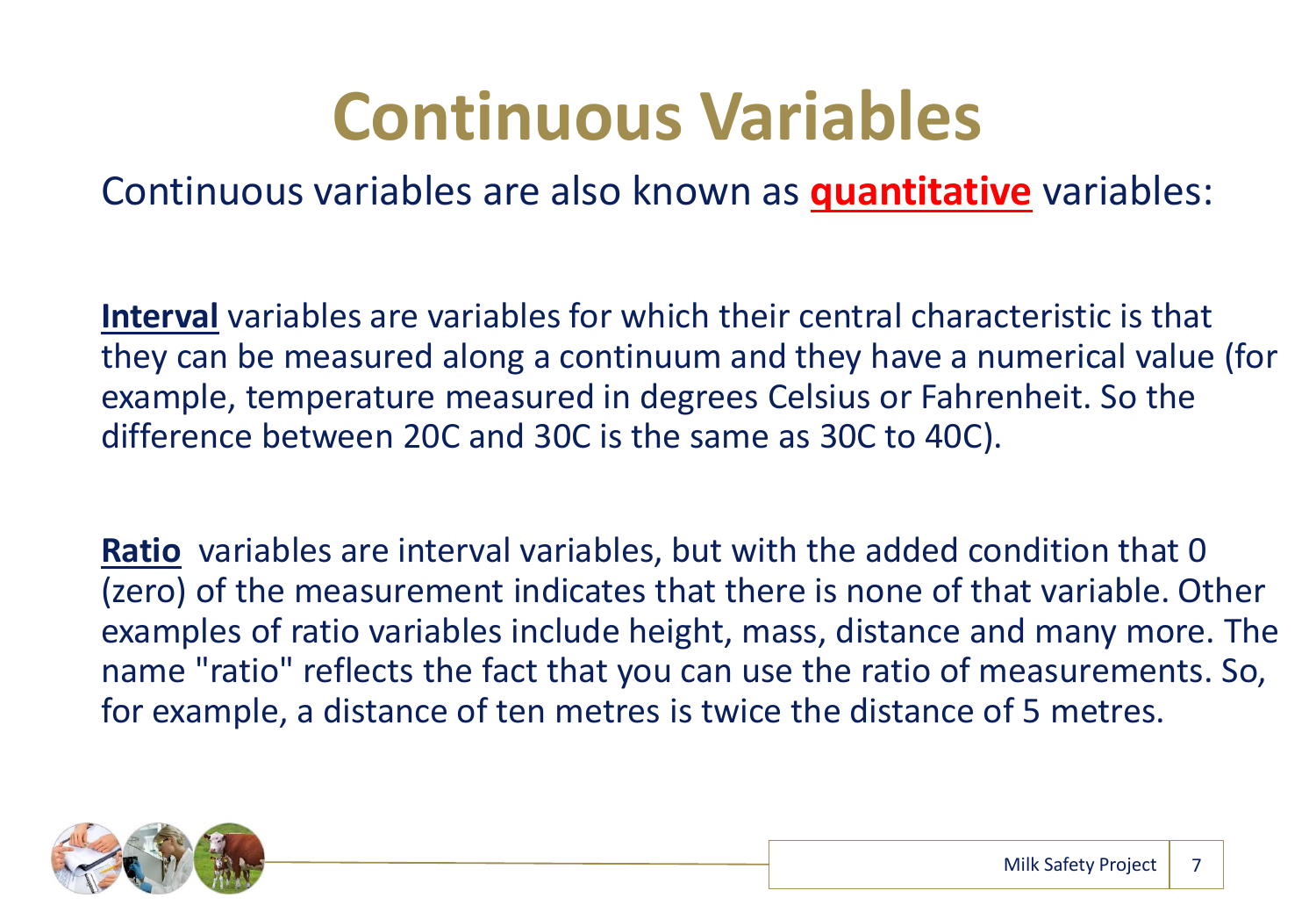# **Quiz:**

For each of the variables listed below, identify what type of variable it is?

- **A** Nominal
- **B** Ordinal
- **C** Interval
- **D** Ratio
	- Date of diagnosis
		- Farm of animal

\_\_\_\_ Age

\_\_\_\_ Sex

Highest alanine aminotransferase (ALT)

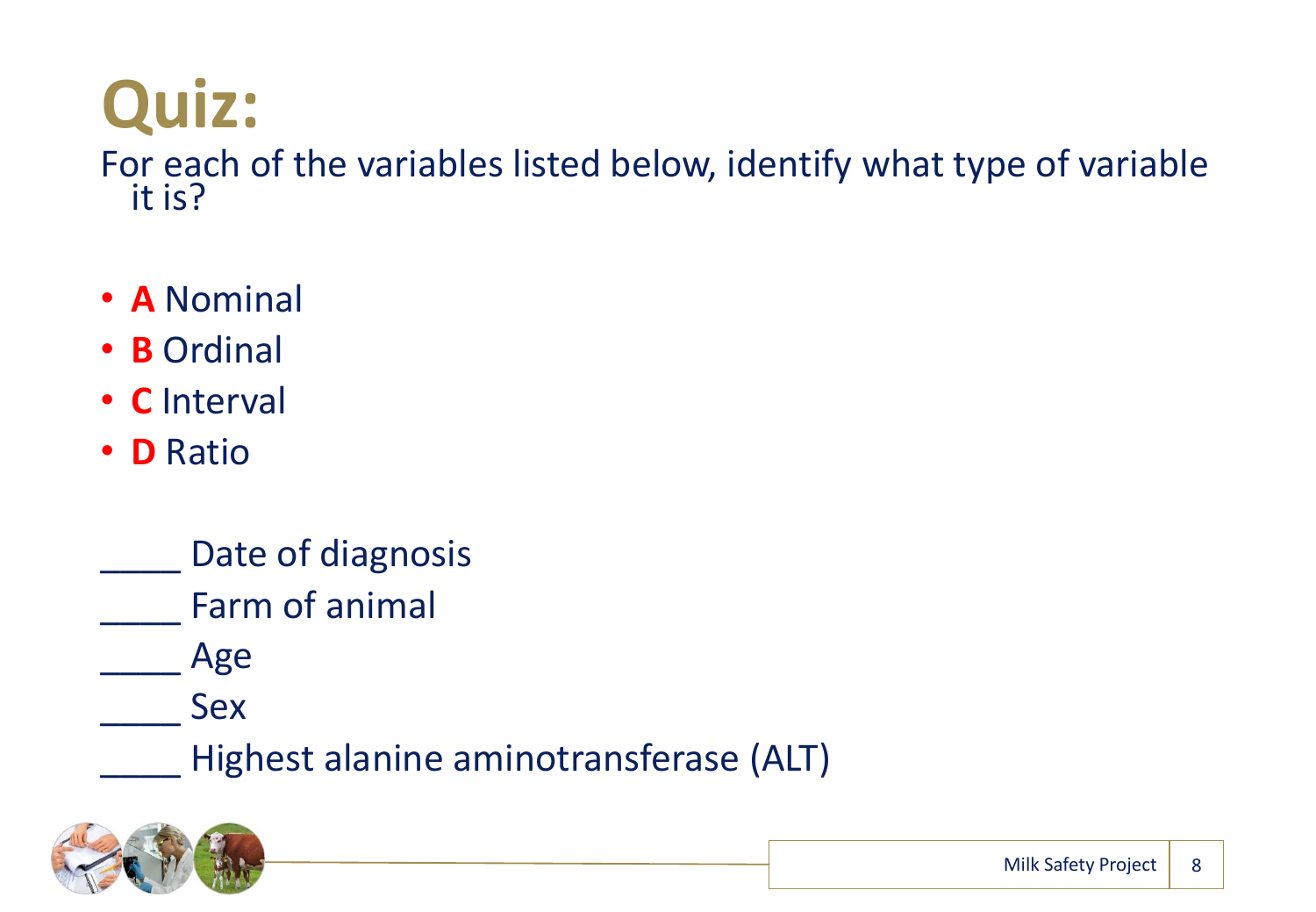# **Quiz:**

For each of the variables listed below, identify what type of variable it is?

- **A** Nominal
- **B** Ordinal
- **C** Interval
- **D** Ratio
- \_\_**C**\_\_ Date of diagnosis
- \_\_**A**\_\_ Town of residence
- \_\_**D**\_\_ Age
	- \_\_**A**\_\_ Sex
	- \_\_**D**\_\_ Highest alanine aminotransferase (ALT)

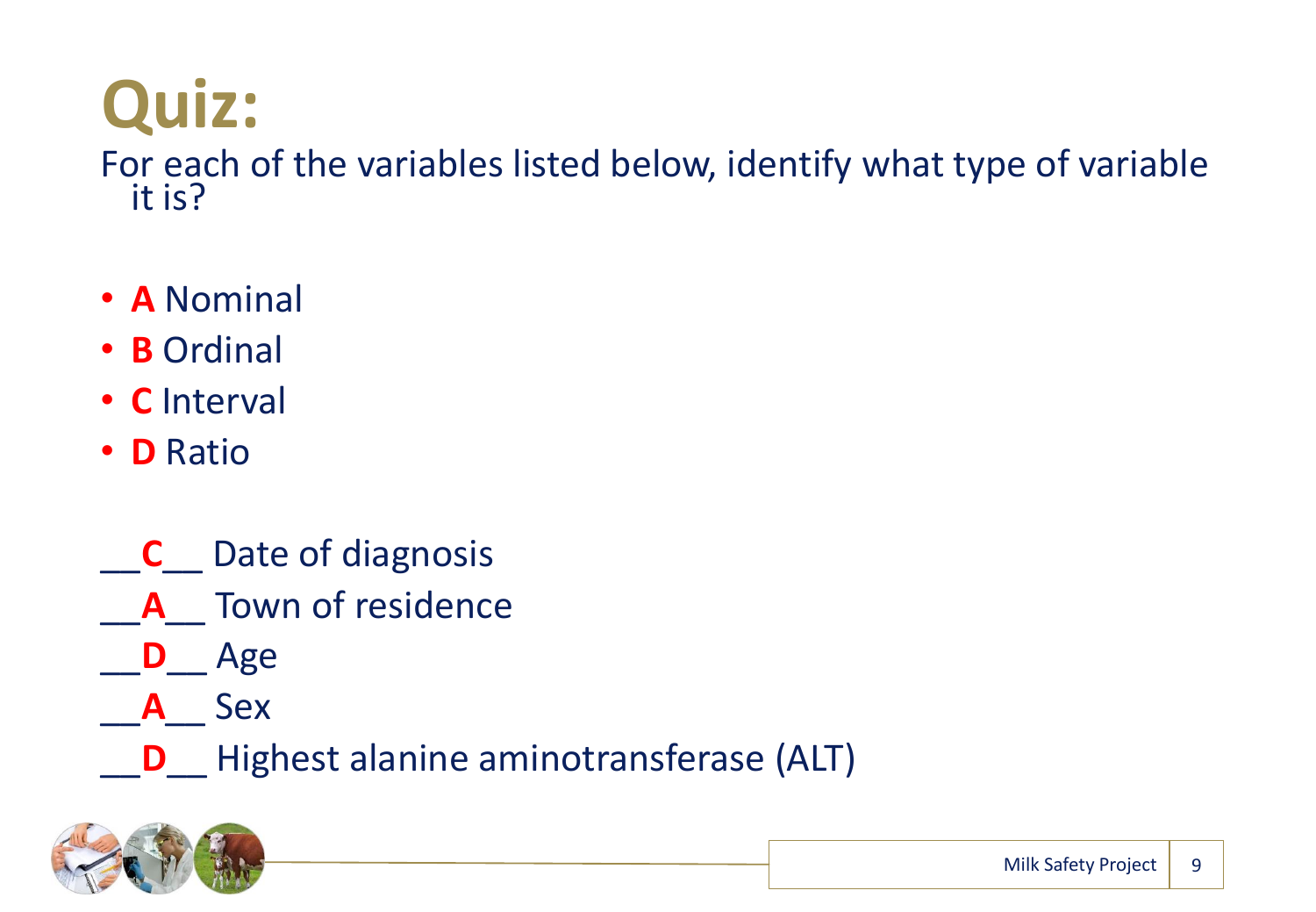# **Diagnostic tests in Epidemiology**

- In order to calculate measures of disease frequency, we must be able to distinguish between those who have disease and those who do not
- Diagnostic tools are often utilized to determine disease status
- Clinical examinations, laboratory tests, and biological markers are thought to yield more reliable information, in general, than questionnaires for providing information about the disease or risk factor of interest.
- But is this really true, and how can we tell?

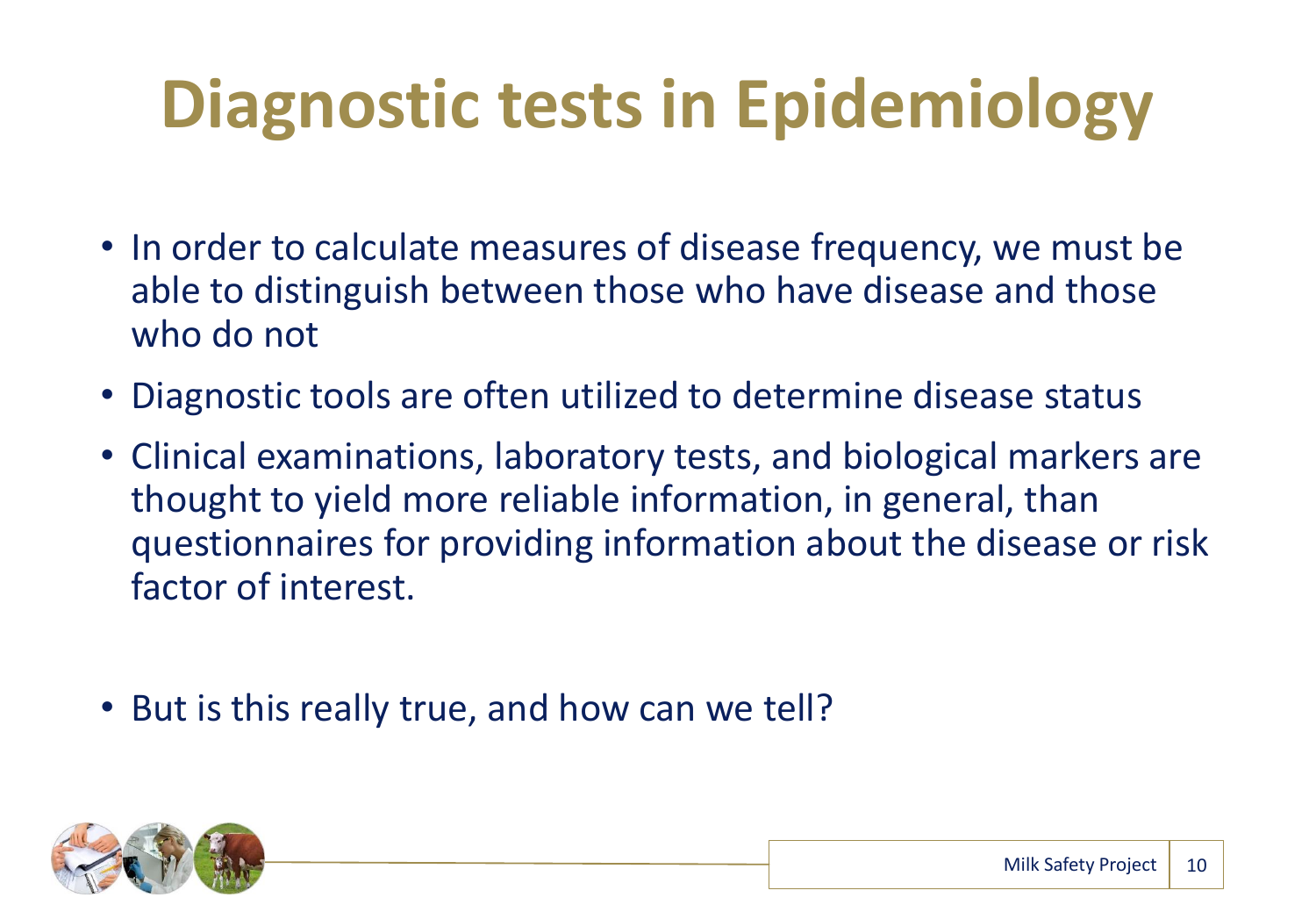- It is desirable to quantify the relationship between diagnostic test result and "true disease status"
- Validity (accuracy):
- Indication of the extent to which an investigation or measurement conforms to the truth (closeness of test result and true clinical state);
- The capacity of a diagnostic technique to measure what it is supposed to measure;
- Specificity and Sensitivity are indicators of the validity of a test.
- *Low validity increases probability of "misclassification"*

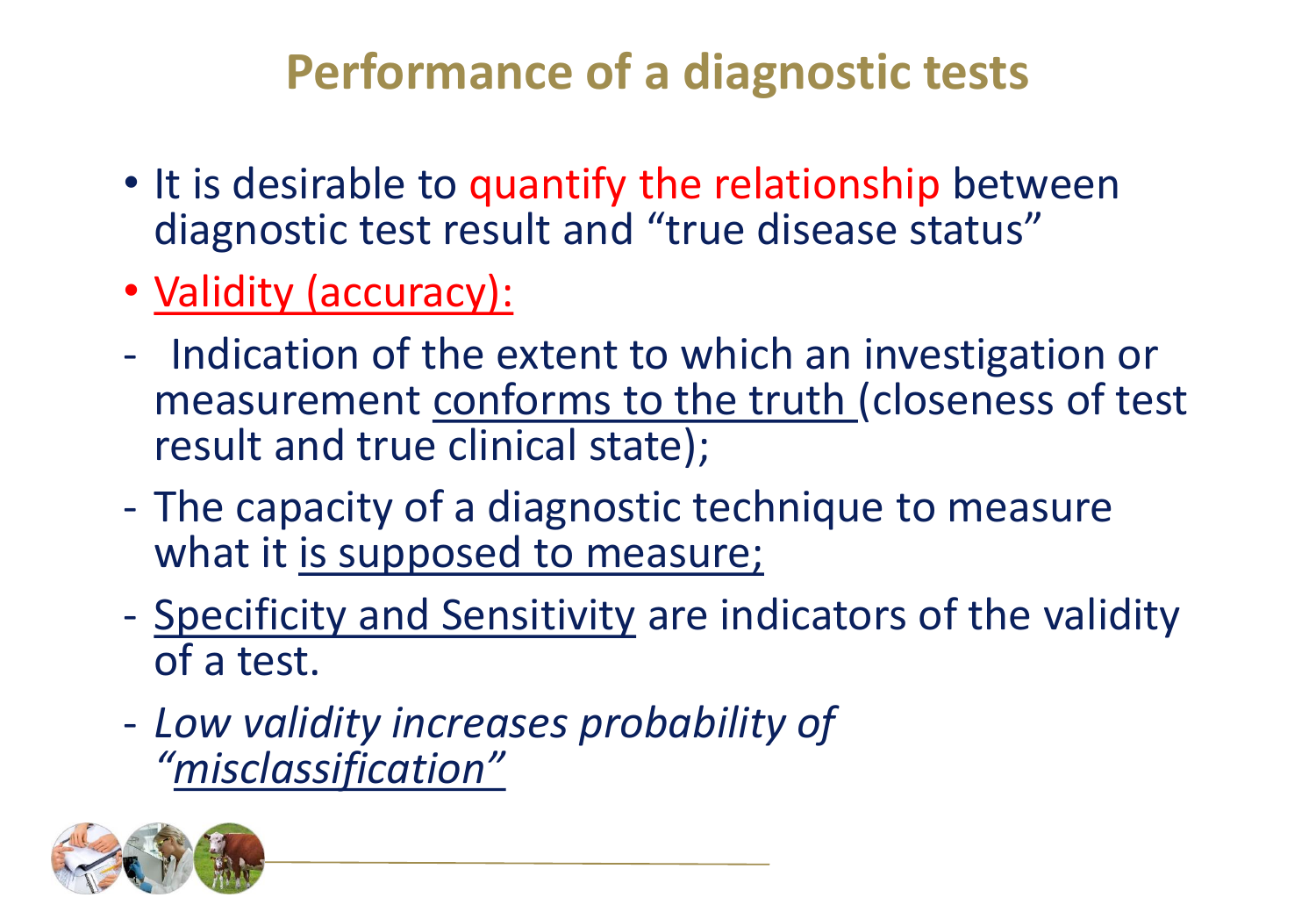- Reliability (consistency):
- Degree of fluctation of a test series results based on the same sample around a central measurement (true value);
- **Repeatability (precision):** consistency of the performance of an instrument when used by the same observer over different time periods (intra-observer reliability);
- **Reproducibility:** consistency of the performance of an instrument when used by different observers on the same samples (inter-observer reliability)

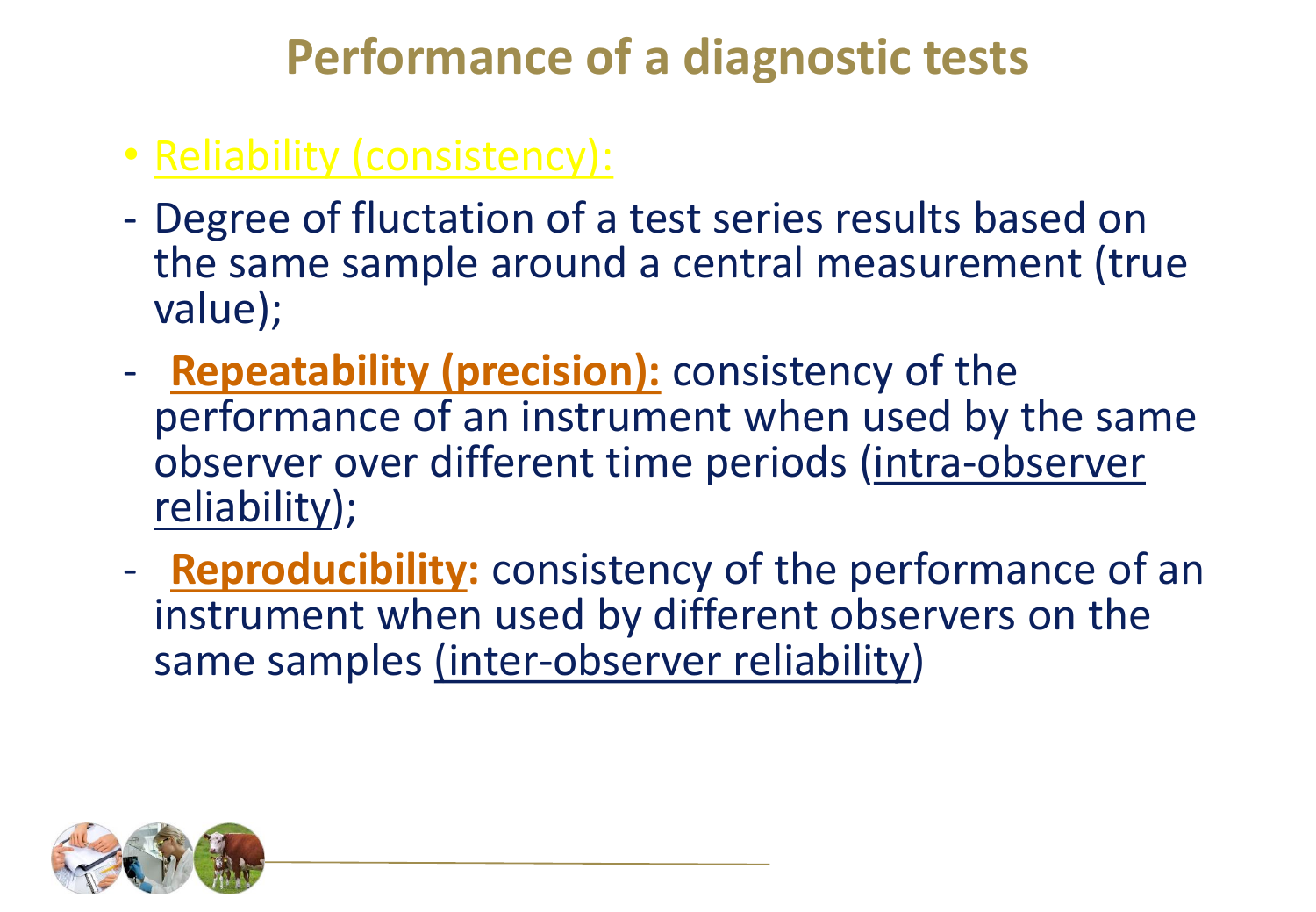- Bias:
- any systemic error in the design, conduct or analysis of a study that renders results invalid.
- systematic deviation from the "true" clinical state.

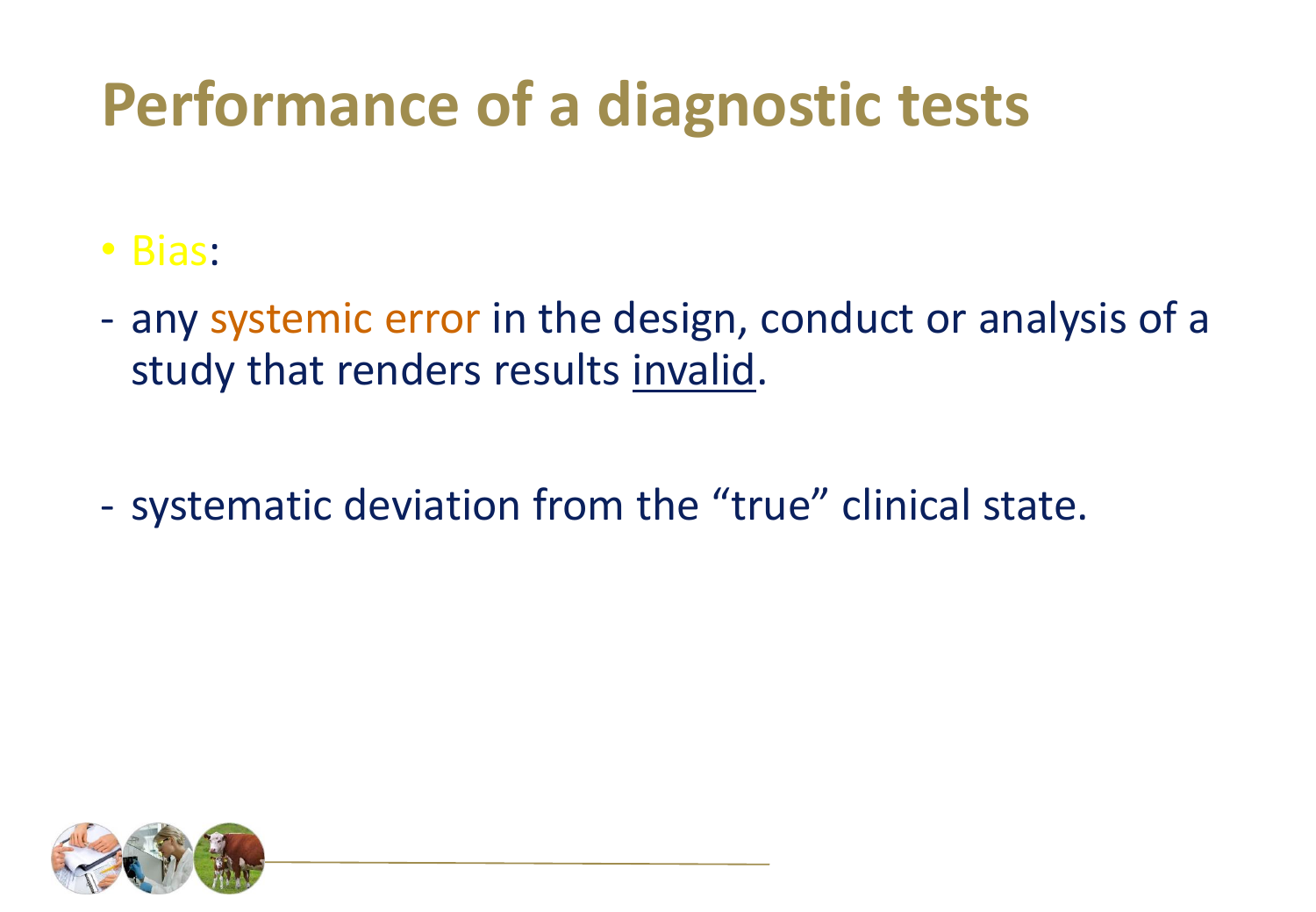• Repeatability (precision), Accuracy and Bias